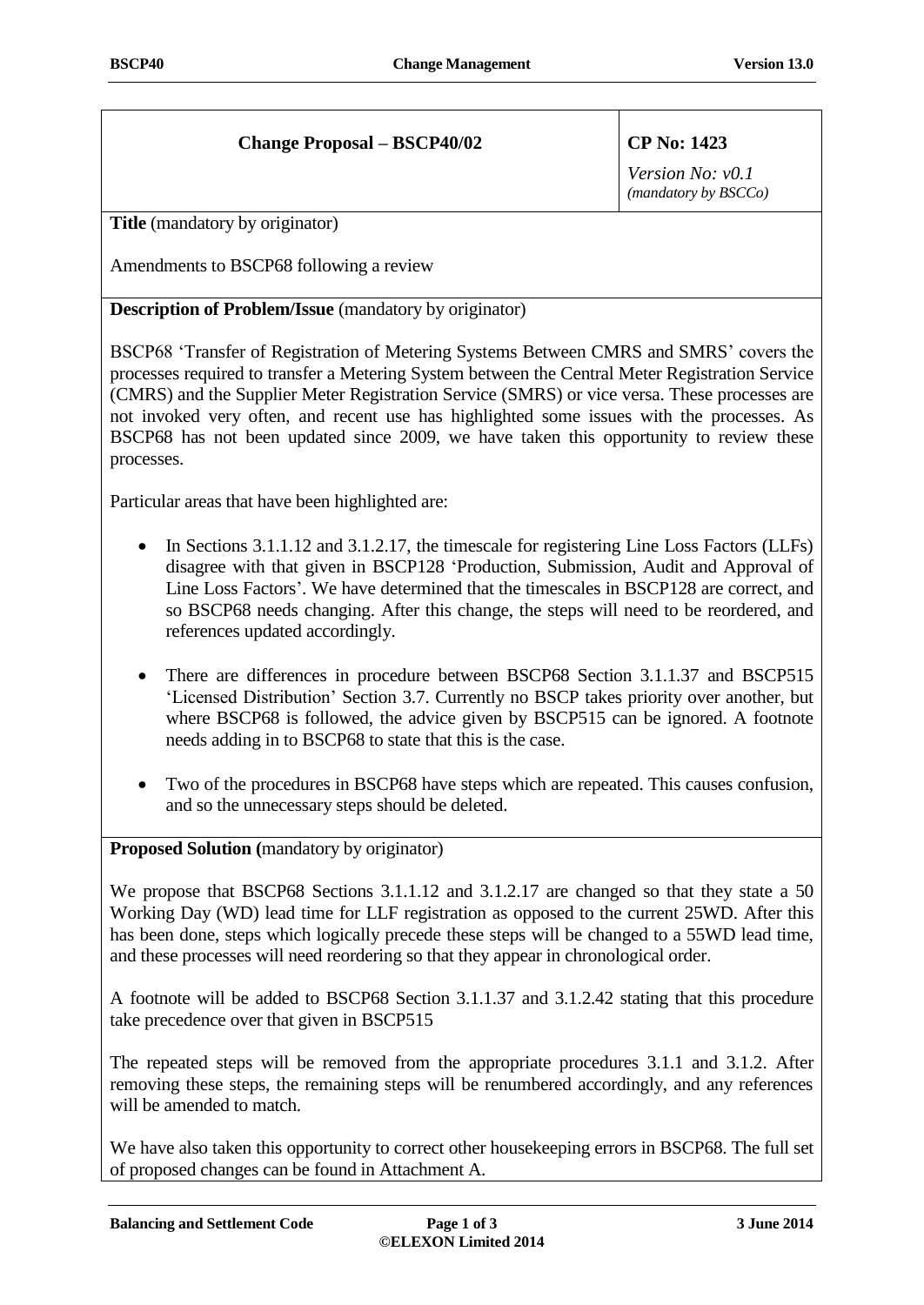**Justification for Change** (mandatory by originator)

The proposed changed will ensure that all BSCPs are consistent in the advice they give on various procedures. The overall effect of the CP will be to avoid confusion, and make the procedures described in this BSCP more efficient.

**To which section of the Code does the CP relate, and does the CP facilitate the current provisions of the Code?** (mandatory by originator)

This CP relates to the provisions in Section K 'Classification and Registration of Metering Systems and BM Units'.

**Estimated Implementation Costs** (mandatory by BSCCo)

£240 (one man day) to implement the necessary document changes.

**Configurable Items Affected by Proposed Solution(s)** (mandatory by originator)

BSCP68

**Impact on Core Industry Documents or System Operator-Transmission Owner Code**  (mandatory by originator)

None anticipated.

**Related Changes and/or Projects** (mandatory by BSCCo)

None

**Requested Implementation Date (mandatory by originator)**

**25 June 2015** as part of the June 2015 BSC Systems Release

**Reason:**

This is the next available Release that this CP can be included in.

**Version History (mandatory by BSCCo)**

Version 1.0 of CP1423 was raised by ELEXON on 14 November 2014.